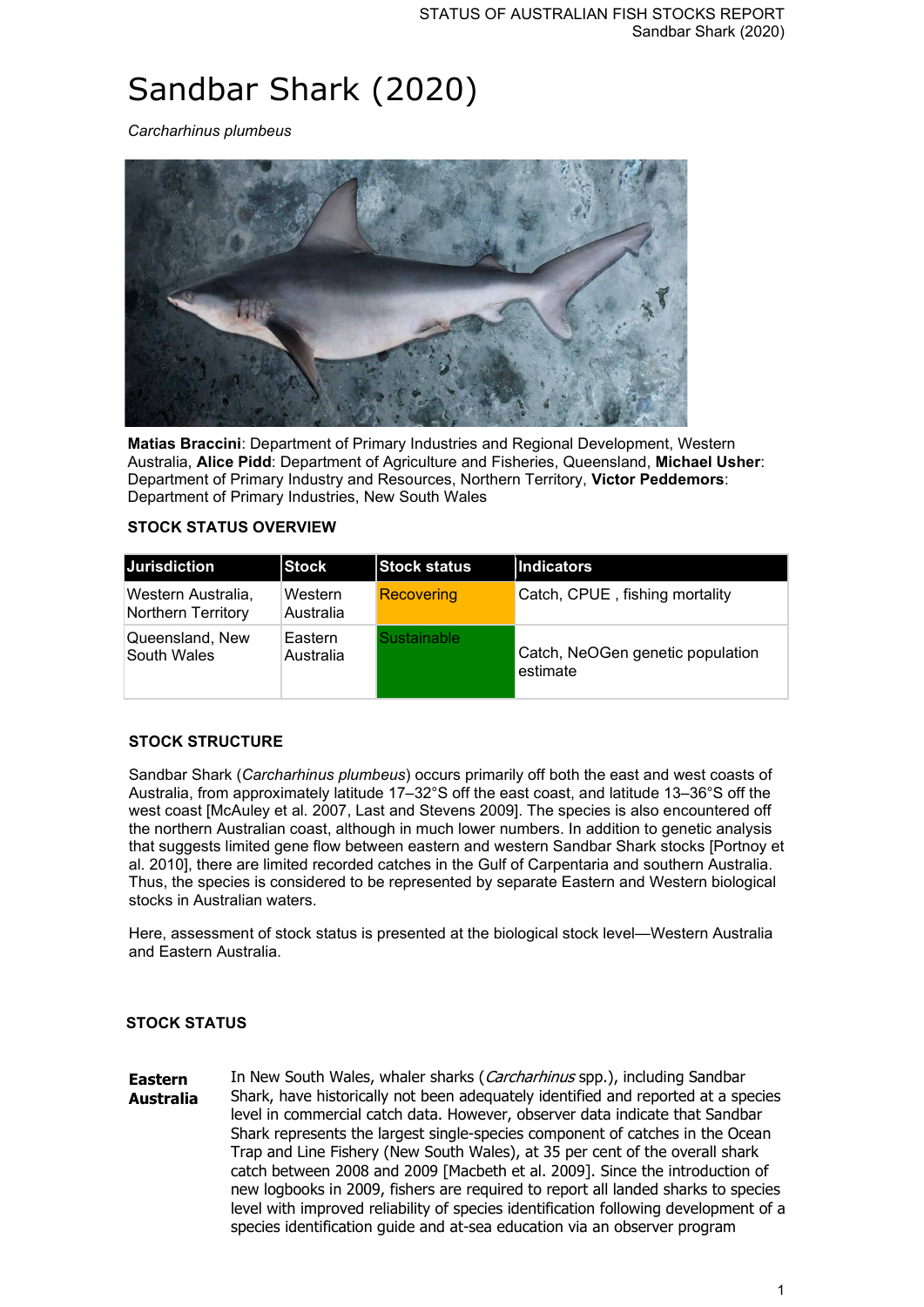[Macbeth et al. 2018]. Since new management arrangements were introduced in 2013–14, catch has not exceeded 3.8 tonnes (t) per annum, with 3.64 t reported for the fiscal year 2018–19. Insufficient information is available to undertake a quantitative stock assessment of any whaler shark species in NSW [Rowling et al. 2010]. Therefore, a weight-of-evidence approach combining catch data and analysis of Effective Population Size has been used to determine stock status. In Queensland, Sandbar Shark are caught in negligible quantities (<1 t per year combined since 2011) across the net and line fishery components of the East Coast Inshore Fin Fish Fishery. A peak in combined harvest occurred in 2010 (1.6 t) with harvests not exceeding 0.6 t since then [QFISH 2020], contributing little to the overall eastern Australian harvest of the species. New software known as NeOGen [Blower et al 2019] has been developed which enabled calculation of the total population of Sandbar Sharks on the eastern Australian coastline to be approximately 105 000 individuals based on 476 genetic samples [Blower 2020]. Simulations at current fishing levels indicate observed fishery harvest volumes to be sustainable [Blower 2020]. The above evidence indicates that the biomass of this stock is unlikely to be depleted and that recruitment is unlikely to be impaired. The above evidence also indicates that the current level of fishing mortality is unlikely to cause the stock to become recruitment impaired.

On the basis of the evidence provided above, the Eastern Australia biological stock is classified as a **sustainable stock.**

**Western Australia** In Western Australia, Sandbar Shark is targeted by the West Coast Demersal Gillnet and Demersal Longline Fishery, and is also taken in lesser quantities by the Joint Authority Southern Demersal Gillnet and Demersal Longline Managed Fishery [McAuley et al. 2015]. Sandbar Shark was also previously targeted by the Western Australian North Coast Shark Fishery [McAuley and Rowland 2012]. The Western Australia stock assessment uses current and historical data from all of these fisheries. Minor catches historically reported from the Offshore Net and Line Fishery (Northern Territory) are assumed to be from the Western Australia biological stock, as is an unquantified catch from the Memorandum of Understanding (Mou) Box Shark Fishery [Marshall et al. 2016]. Neither the historical Northern Territory catches nor those from the MoU Box Shark Fishery are explicitly included in assessments of the Western Australian stock.

> Given the longevity of Sandbar Shark (30–40 years) and the age-specific nature of targeted fishing mortality (mostly between 2 and 10 years of age), a sufficiently long time-series of catch per unit effort data is not yet available for dynamic stock assessment modelling. Assessment of this stock has therefore been undertaken using empirically derived estimates of fishing mortality between 2001 and 2004, and demographic modelling techniques [McAuley et al. 2005, McAuley et al. 2007]. In addition, a risk-based weight of evidence (WoE) approach has been adopted using all available lines of evidence, including simulated biomass trajectories derived from a combination of demographic modelling and catch-only stock reduction analysis [Braccini et al. 2018]. Demographic modelling indicated that combined levels of fishing mortality in Western Australian targeted shark fisheries, non-target commercial fisheries and the recreational fishing sector became increasingly unsustainable between 2001 and 2004 (when catches peaked at 918 t) and had probably exceeded sustainable levels since 1997–98. These conclusions are supported by fisheryindependent survey data that indicated declining breeding stock abundance between 2002 and 2005 [McAuley and Rowland 2012, McAuley et al. 2005].

> Since 2010, Sandbar Shark catches have remained well below the levels that will allow a gradual recovery of the breeding stock [McAuley et al. 2015]. The expected reductions in recruitment from previously excessive exploitation of the breeding stock are likely to be ameliorated by significant reduction in targeted fishing effort. Therefore, although the breeding stock is considered to be close to the minimum acceptable limit (40 per cent of unfished biomass), current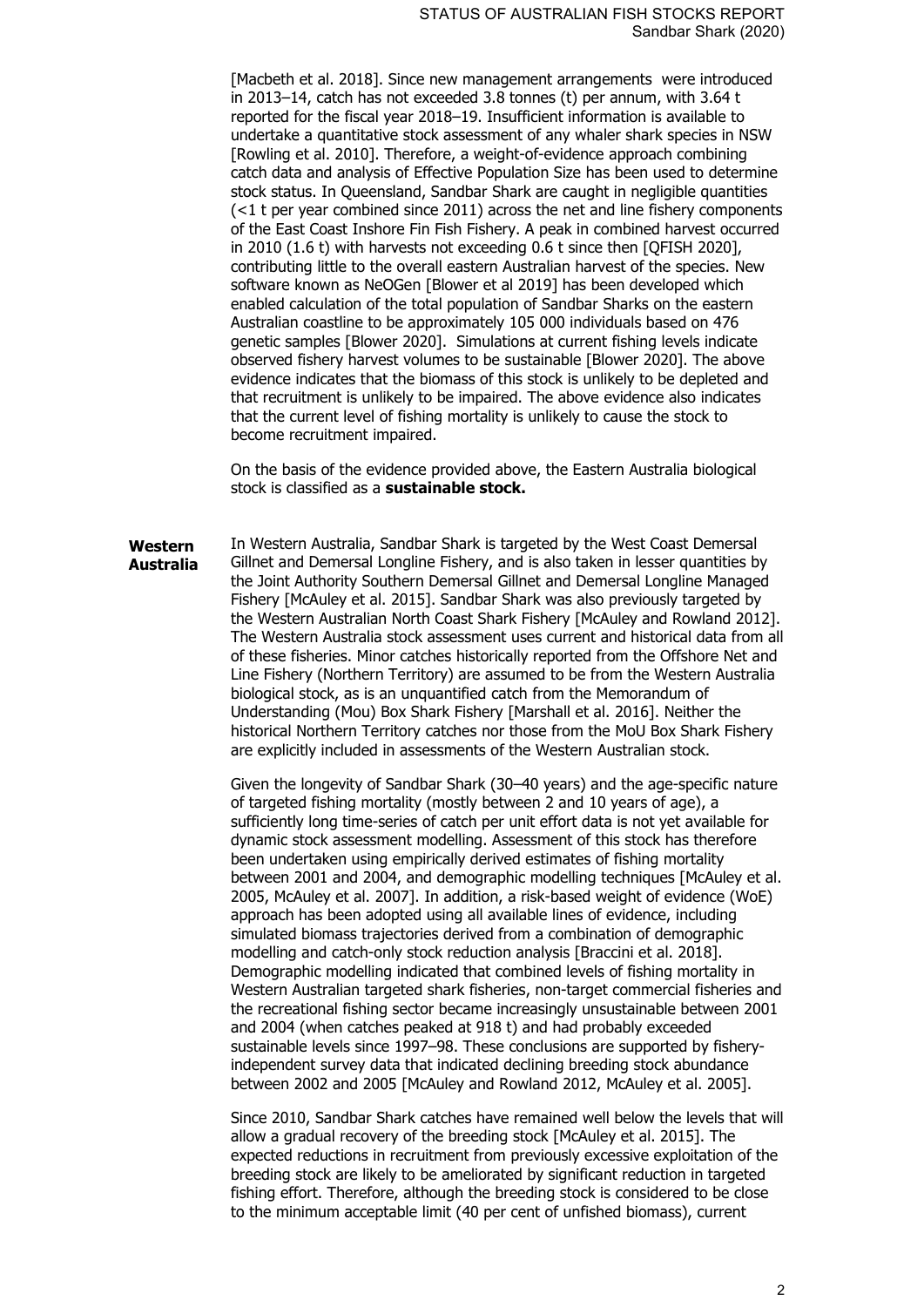levels of fishing are considered suitably precautionary to ensure the recovery of this biological stock [McAuley et al. 2015].

The recent WoE assessment estimated a "Medium" current risk level for the Sandbar Shark stock, with 62 per cent, 83 per cent and 99 per cent of the simulated current (2015–16) relative total biomass trajectories being above the target, threshold and limit biomass reference points, respectively, and biomass projections indicating continued stock rebuilding under current fishing and management settings [Braccini et al. 2018].

The above evidence indicates that the biomass of this stock is likely to be depleted and that recruitment is likely to have been impaired. However, available indicators suggest a recovering stock. The current level of fishing mortality should allow the stock to recover from its recruitment impaired state.

On the basis of the evidence provided above, the Western Australia biological stock is classified as a **recovering stock**.

#### **BIOLOGY**

**Sandbar Shark biology** [Geraghty et al. 2013, McAuley et al. 2007, McAuley et al. 2006]

| Species        | Longevity / Maximum Size                 | Maturity (50 per cent)                                                 |
|----------------|------------------------------------------|------------------------------------------------------------------------|
| ∣Sandbar Shark | 30–40 years, 1 660 mm FL,<br>2 150 mm TL | Females: 16.2 years, 1 360<br>mm FL Males: 13.8 years, 1<br>∣270 mm FL |

### **DISTRIBUTION**



Distribution of reported commercial catch of Sandbar Shark

#### **TABLES**

**Fishing methods**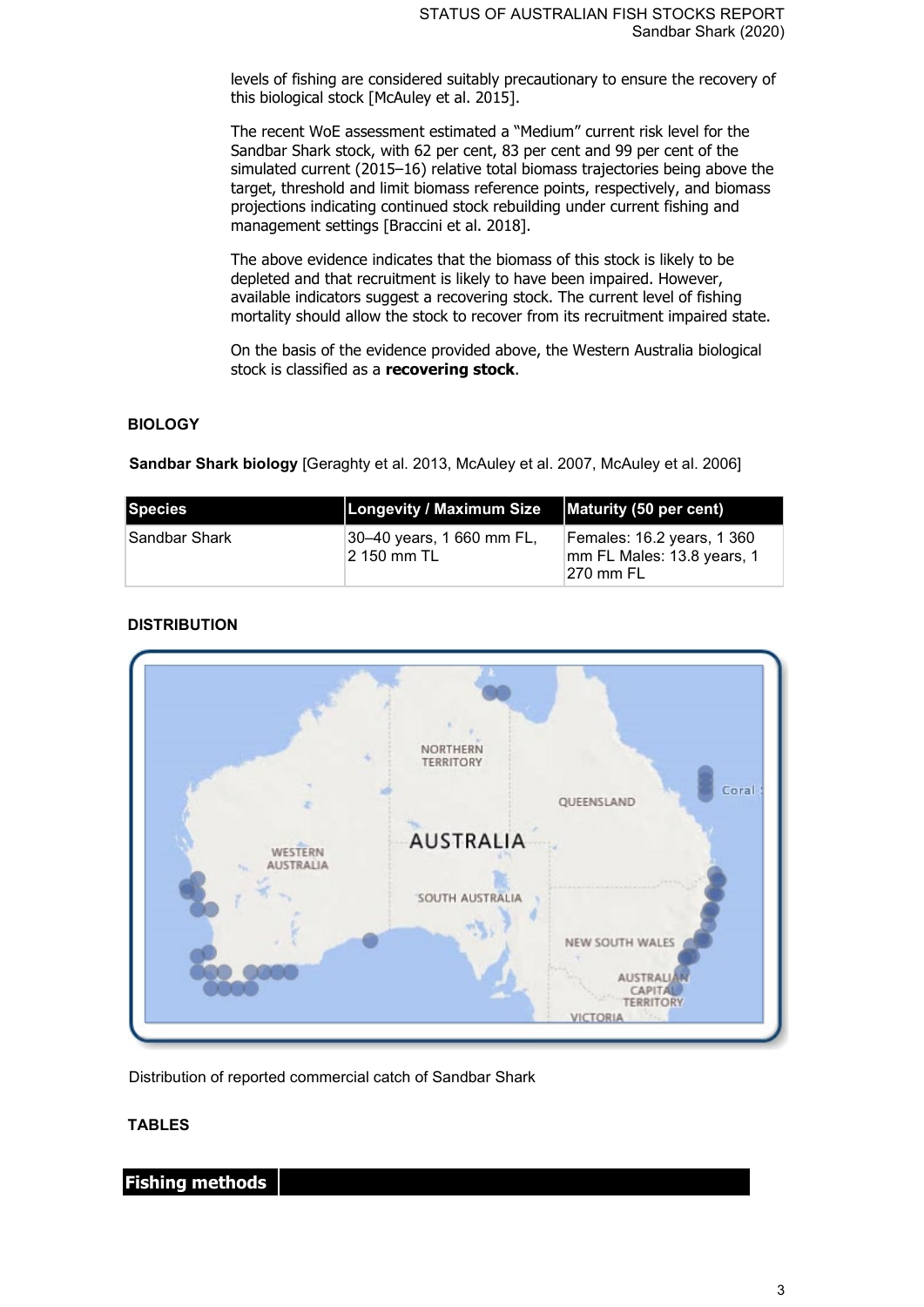#### STATUS OF AUSTRALIAN FISH STOCKS REPORT Sandbar Shark (2020)

|                                                | <b>New South</b><br><b>Wales</b> | <b>Northern</b><br><b>Territory</b> | Queensland   | Western<br><b>Australia</b> |
|------------------------------------------------|----------------------------------|-------------------------------------|--------------|-----------------------------|
| <b>Charter</b>                                 |                                  |                                     |              |                             |
| <b>Rod and reel</b>                            |                                  |                                     |              | $\checkmark$                |
| <b>Commercial</b>                              |                                  |                                     |              |                             |
| <b>Gillnet</b>                                 |                                  | $\checkmark$                        |              | $\checkmark$                |
| Line                                           |                                  |                                     | $\checkmark$ |                             |
| <b>Longline</b><br>(Unspecifie<br>$\mathbf{d}$ |                                  |                                     |              | $\checkmark$                |
| <b>Net</b>                                     |                                  |                                     | $\checkmark$ |                             |
| <b>Otter Trawl</b>                             | $\checkmark$                     |                                     |              |                             |
| <b>Various</b>                                 | $\checkmark$                     |                                     |              |                             |
| <b>Recreational</b>                            |                                  |                                     |              |                             |
| <b>Hook and Line</b>                           | $\checkmark$                     | $\checkmark$                        | $\checkmark$ | $\checkmark$                |

| <b>Management</b><br><b>Methods</b>                             |                                  |                                     |              |                             |
|-----------------------------------------------------------------|----------------------------------|-------------------------------------|--------------|-----------------------------|
|                                                                 | <b>New South</b><br><b>Wales</b> | <b>Northern</b><br><b>Territory</b> | Queensland   | Western<br><b>Australia</b> |
| <b>Charter</b>                                                  |                                  |                                     |              |                             |
| <b>Bag limits</b>                                               |                                  |                                     |              | $\checkmark$                |
| Gear<br>restrictions                                            |                                  |                                     | ✓            |                             |
| Licence (boat-<br><b>based</b><br>sector)                       |                                  |                                     |              | $\checkmark$                |
| <b>Possession</b><br><b>limit</b>                               |                                  |                                     | $\checkmark$ |                             |
| <b>Size limit</b>                                               |                                  |                                     | ✓            |                             |
| <b>Spatial</b><br>closures                                      |                                  |                                     | ✓            | $\checkmark$                |
| <b>Commercial</b>                                               |                                  |                                     |              |                             |
| <b>Catch limits</b>                                             |                                  |                                     |              | $\checkmark$                |
| <b>Effort limits</b>                                            | $\checkmark$                     |                                     |              |                             |
| <b>Effort limits</b><br>(individual<br>transferabl<br>e effort) |                                  |                                     |              | $\checkmark$                |
| Gear<br>restrictions                                            | $\checkmark$                     | $\checkmark$                        | ✓            | $\checkmark$                |
| <b>Limited entry</b>                                            | $\checkmark$                     |                                     | ✓            | $\checkmark$                |
| <b>Possession</b><br>restrictions                               |                                  |                                     | ✓            |                             |
| <b>Processing</b><br>restrictions                               | $\checkmark$                     | ✓                                   | $\checkmark$ | $\checkmark$                |
| Quota                                                           |                                  | ✓                                   |              |                             |
| <b>Spatial</b>                                                  | $\checkmark$                     | ✓                                   | $\checkmark$ | $\checkmark$                |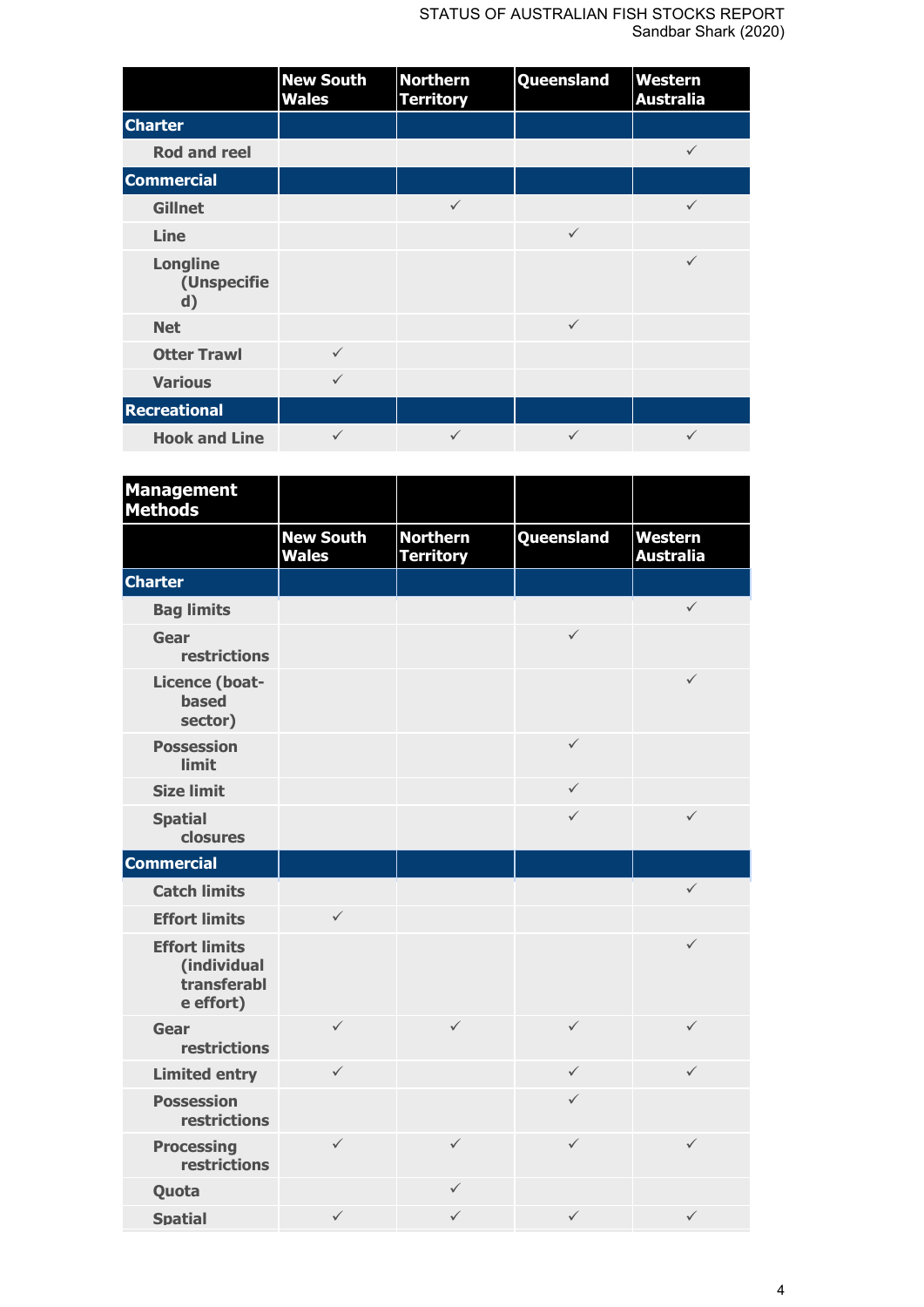| closures                                  |              |              |              |              |
|-------------------------------------------|--------------|--------------|--------------|--------------|
| <b>Total allowable</b><br>catch           |              |              | $\checkmark$ |              |
| <b>Vessel</b><br>restrictions             | ✓            | $\checkmark$ | $\checkmark$ |              |
| <b>Recreational</b>                       |              |              |              |              |
| <b>Bag limits</b>                         | $\checkmark$ |              |              | $\checkmark$ |
| Gear<br>restrictions                      | $\checkmark$ | $\checkmark$ | $\checkmark$ |              |
| Licence (boat-<br><b>based</b><br>sector) |              |              |              | $\checkmark$ |
| <b>Possession</b><br>limit                |              | $\checkmark$ | $\checkmark$ |              |
| <b>Size limit</b>                         |              |              | $\checkmark$ |              |
| <b>Spatial</b><br>closures                |              |              | ✓            | ✓            |

| <b>Catch</b>        |                                           |                                           |                                           |                                                                                                                                   |
|---------------------|-------------------------------------------|-------------------------------------------|-------------------------------------------|-----------------------------------------------------------------------------------------------------------------------------------|
|                     | <b>New South</b><br><b>Wales</b>          | <b>Northern</b><br><b>Territory</b>       | Queensland                                | Western<br><b>Australia</b>                                                                                                       |
| <b>Charter</b>      |                                           |                                           |                                           | 0.14 t                                                                                                                            |
| <b>Commercial</b>   | 3.64331 t                                 | 0.042 t                                   | 15.272 t                                  | 32.19t                                                                                                                            |
| <b>Indigenous</b>   | Unknown but<br>likely to be<br>negligible | Unknown but<br>likely to be<br>negligible | Unknown but<br>likely to be<br>negligible | Unknown but<br>likely to be<br>negligible                                                                                         |
| <b>Recreational</b> | Unknown but<br>likely to be<br>negligible | Unknown but<br>likely to be<br>negligible | Unknown but<br>likely to be<br>negligible | 42 individuals<br>caught in 2017-<br>18 (of which, 27<br>were kept, Ryan<br>et al 2019).<br>Shore-based<br>catches are<br>unknown |

**Western Australia – Recreational (Management methods)** A recreational fishing from boat licence is required for recreational fishing from a powered vessel in Western Australia.

**Queensland – Indigenous (management methods)** for more information see https://www.daf.qld.gov.au/business-priorities/fisheries/traditional-fishing

**New South Wales – Indigenous (Management Methods)** <https://www.dpi.nsw.gov.au/fishing/aboriginal-fishing>

**New South Wales** commercial fisheries with less than seven active fishers are not presented due to the Privacy Act.

**Recreational and Indigenous (catch)** Given the offshore distribution of Sandbar Shark, nearshore catches are likely to be negligible.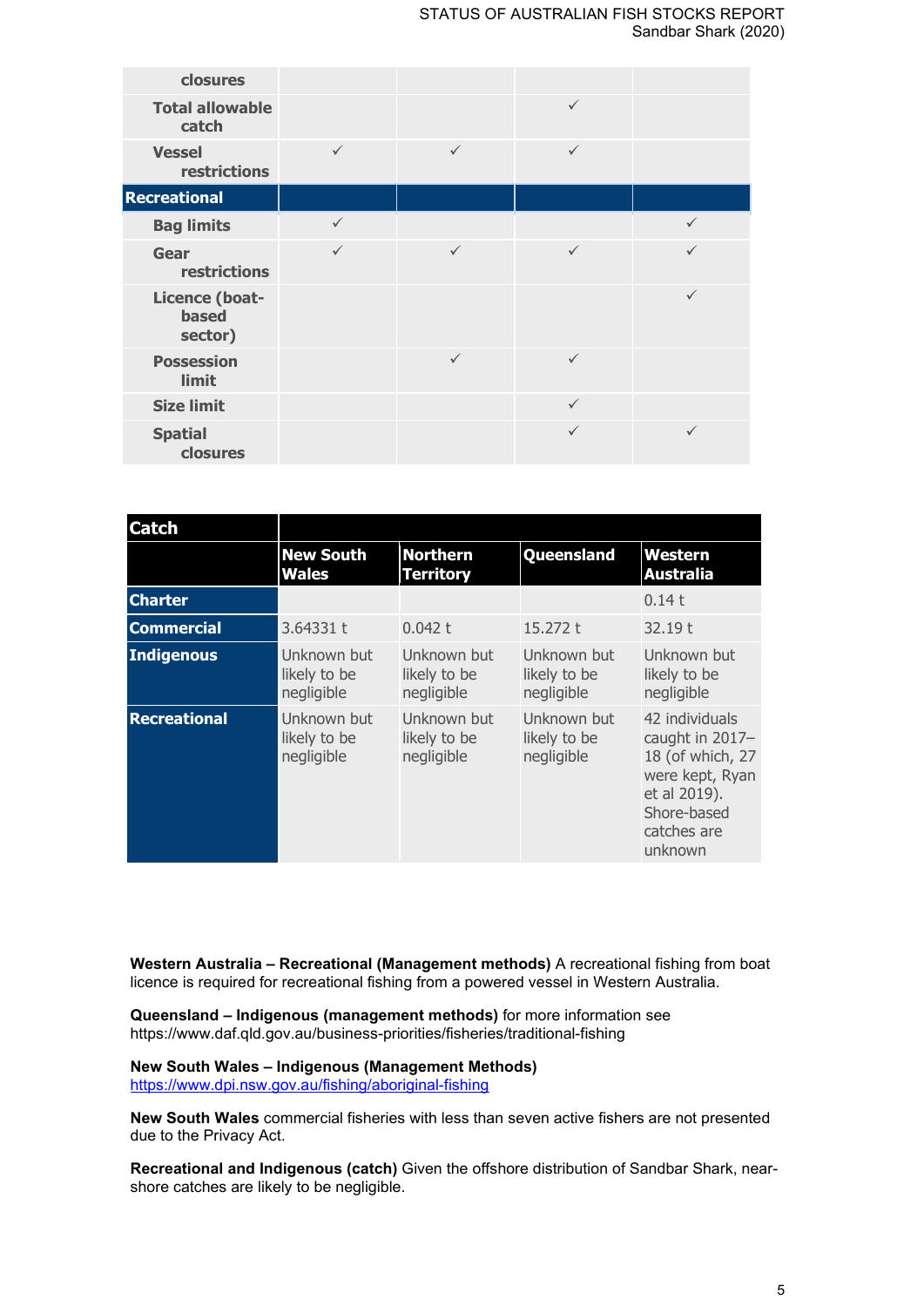## **CATCH CHART**



Commercial catch of Sandbar Shark - note confidential catch not shown

| <b>References</b>           |                                                                                                                                                                                                                                                                                                                                                                                                                                                       |
|-----------------------------|-------------------------------------------------------------------------------------------------------------------------------------------------------------------------------------------------------------------------------------------------------------------------------------------------------------------------------------------------------------------------------------------------------------------------------------------------------|
| Last and Stevens 2009       | Last, PR and Stevens, JD 2009, Sharks and rays of Australia, 2nd edn, CSIRO Publishing,<br>Collingwood.                                                                                                                                                                                                                                                                                                                                               |
| McAuley et al. 2007         | McAuley, RB, Simpfendorfer, CA, Hyndes, GA and Lenanton, RCJ 2007, Distribution and<br>reproductive biology of the Sandbar Shark, Carcharhinus plumbeus, (Nardo, 1827) in<br>Western Australian waters, Marine and Freshwater Research, 58: 116-126.                                                                                                                                                                                                  |
| Portnoy et al. 2010         | Portnoy, DS, McDowell, JR, Heist, EJ, Musick, JA and Graves, JE 2010, World<br>phylogeography and male-mediated gene flow in the Sandbar Shark, Carcharhinus<br>plumbeus, Molecular Ecology, 19: 1994-2010.                                                                                                                                                                                                                                           |
| McAuley et al. 2015         | McAuley, R, Braccini, M, Newman, SJ and O'Malley, J 2015, Temperate Demersal Gillnet and<br>Demersal Longline Fisheries Status Report, in WJ Fletcher and K Santoro (eds), Status<br>Reports of the Fisheries and Aquatic Resources of Western Australia 2014/15, Western<br>Australian Department of Fisheries, Perth, 261-272.                                                                                                                      |
| McAuley and Rowland<br>2012 | McAuley, R and Rowland, F 2012, Northern Shark Fisheries status report, in WJ Fletcher and<br>K Santoro (eds), Status reports of the fisheries and aquatic resources of Western Australia<br>2011/12, Western Australian Department of Fisheries, Perth, 222-227.                                                                                                                                                                                     |
| Marshall et al. 2016        | Marshall L, Giles, J and Johnson, GJ 2016, Catch composition of a traditional Indonesian<br>shark fishery operating in the MOU Box, northwestern Australia: Results of shark fin<br>identification from Operation Snapshot (May 2015), Australian Fisheries Management<br>Authority, Canberra.                                                                                                                                                        |
| McAuley et al. 2005         | McAuley, R, Lenanton, R, Chidlow, J, Allison, R and Heist, E 2005, Biology and stock<br>assessment of the Thickskin (Sandbar) Shark, Carcharhinus plumbeus, in Western Australia<br>and further refinement of the Dusky Shark, Carcharhinus obscurus, stock assessment, final<br>report to the Fisheries Research and Development Corporation, project 2000/134, Fisheries<br>research report 151, Western Australian Department of Fisheries, Perth. |
| McAuley et al. 2007         | McAuley, RB, Simpfendorfer, CA and Hall, NG 2007, A method for evaluating the impacts of<br>fishing mortality and stochastic influences on the demography of two long-lived shark stocks,<br>ICES Journal of Marine Science, 64: 1710-1722.                                                                                                                                                                                                           |
| Macbeth et al. 2009         | Macbeth, WG, Geraghty, PT, Peddemors, VM and Gray, CA 2009, Observer-based study of<br>targeted commercial fishing for large shark species in waters off northern New South Wales,<br>Fisheries final report series 114, Industry and Investment New South Wales, Cronulla.                                                                                                                                                                           |
| Rowling et al. 2010         | Rowling, KA, Hegarty, A and Ives, M 2010, Status of fisheries resources in NSW 2008/09,<br>Industry and Investment New South Wales, Cronulla.                                                                                                                                                                                                                                                                                                         |
| Geraghty et al. 2013        | Geraghty PT, Macbeth, WG, Harry, AV, Bell, JE, Yerman, MN and Williamson, JE 2013, Age<br>and growth parameters for three heavily exploited shark species off temperate eastern<br>Australia, ICES Journal of Marine Science, 71: 559-573.                                                                                                                                                                                                            |
| McAuley et al. 2006         | McAuley, RB, Simpfendorfer, CA, Hyndes, GA, Allison, RR, Chidlow, JA, Newman, SJ and<br>Lenanton, RCJ 2006, Validated age and growth of the sandbar shark, Carcharhinus<br>plumbeus (Nardo, 1827) in the waters off Western Australia, Environmental Biology of<br>Fishes, 77: 385-400.                                                                                                                                                               |